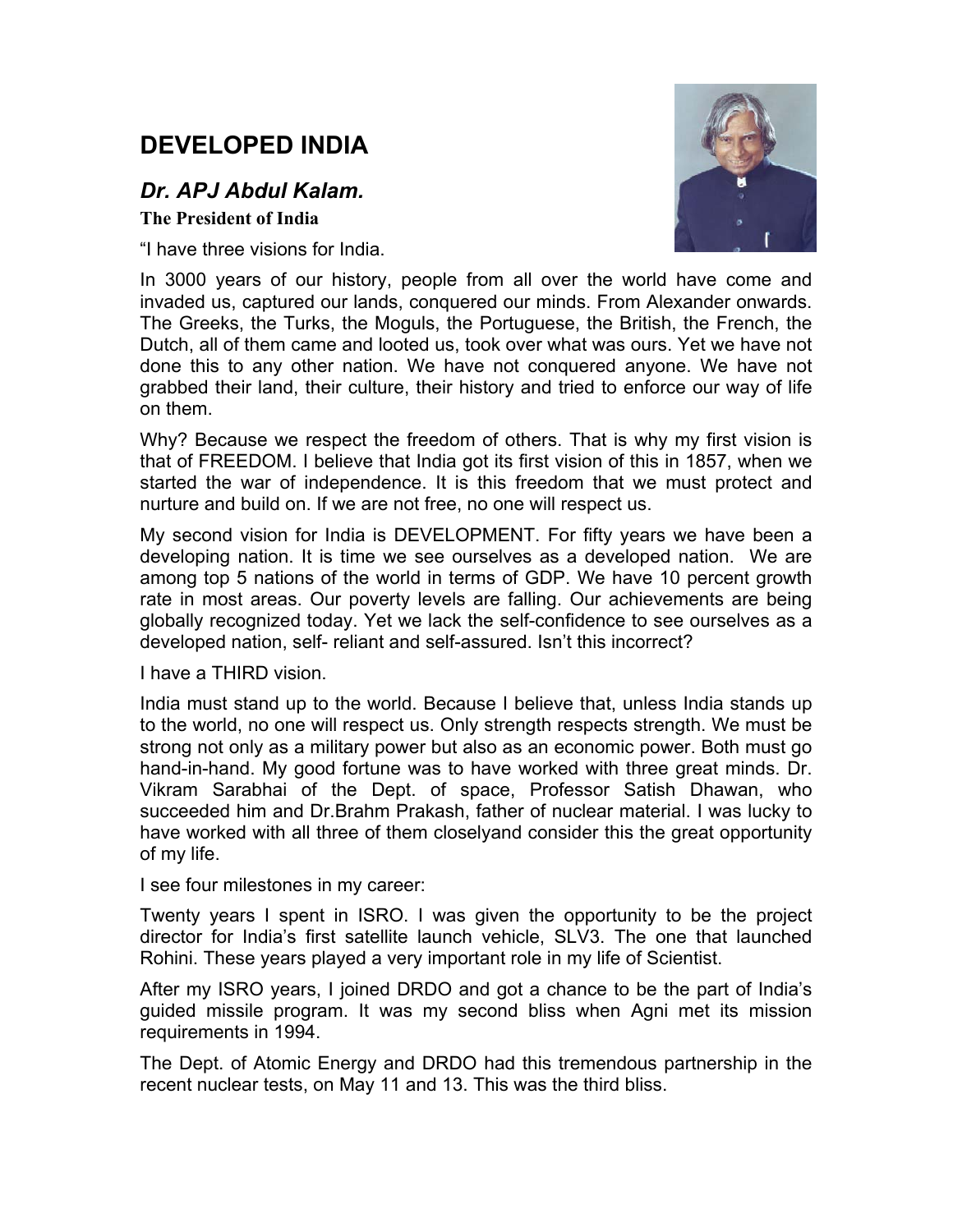The joy of participating with my team in these nuclear tests and proving to the world that India can make it, that we are no longer a developing nation but one of them. It made me feel very proud as an Indian. The fact that we have now developed for Agni a re-entry structure, for which we have developed this new material. A Very light material called carbon-carbon. One day an orthopedic surgeon from Nizam Institute of Medical Sciences visited my laboratory. He lifted the material and found it so light that he took me to his hospital and showed me his patients. There were these little girls and boys with heavy metallic calipers weighing over three Kg. each, dragging their feet around. He said to me: Please remove the pain of my patients. In three weeks, we made these Floor reaction Orthosis 300-gram Calipers and took them to the orthopedic center. The children didn't believe their eyes. From dragging around a three kg. Load on their legs, they could now move around! Their parents had tears in their eyes. That was my fourth bliss!

Why is the media here so negative? Why are we in India so embarrassed to recognize our own strengths, our achievements? We are such a great nation. We have so many amazing success stories but we refuse to acknowledge them.

### Why?

We are the first in milk production.

We are number one in Remote sensing satellites.

We are the second largest producer of wheat.

We are the second largest producer of rice.

Look at Dr. Sudarshan, he has transferred the tribal village into a self-sustaining, self driving unit. There are millions of such achievements but our media is only obsessed in the bad news and failures and disasters.

I was in Tel Aviv once and I was reading the Israeli newspaper. It was the day after a lot of attacks and bombardments and deaths had taken place. The Hamas had struck. But the front page of the newspaper had the picture Of a Jewish gentleman who in five years had transformed his desert land into an orchid and a granary. It was this inspiring picture that everyone woke up to. The gory details of killings, bombardments, deaths, were inside in the newspaper, buried among other news.

In India we only read about death, sickness, terrorism, crime. Why are we so NEGATIVE ? Another question: Why are we, as a nation so obsessed with foreign things? We want foreign TVs, we want foreign shirts. We want foreign technology. Why this obsession with everything imported. Do we not realize that self-respect comes with self-reliance?

I was in Hyderabad giving this lecture, when a 14 year old girl asked me for my autograph. I asked her what her goal in life is. She replied:

I want to live in a developed India. For her, you and I will have to build this developed India. You must proclaim. India is not an under-developed nation; it is a highly developed nation.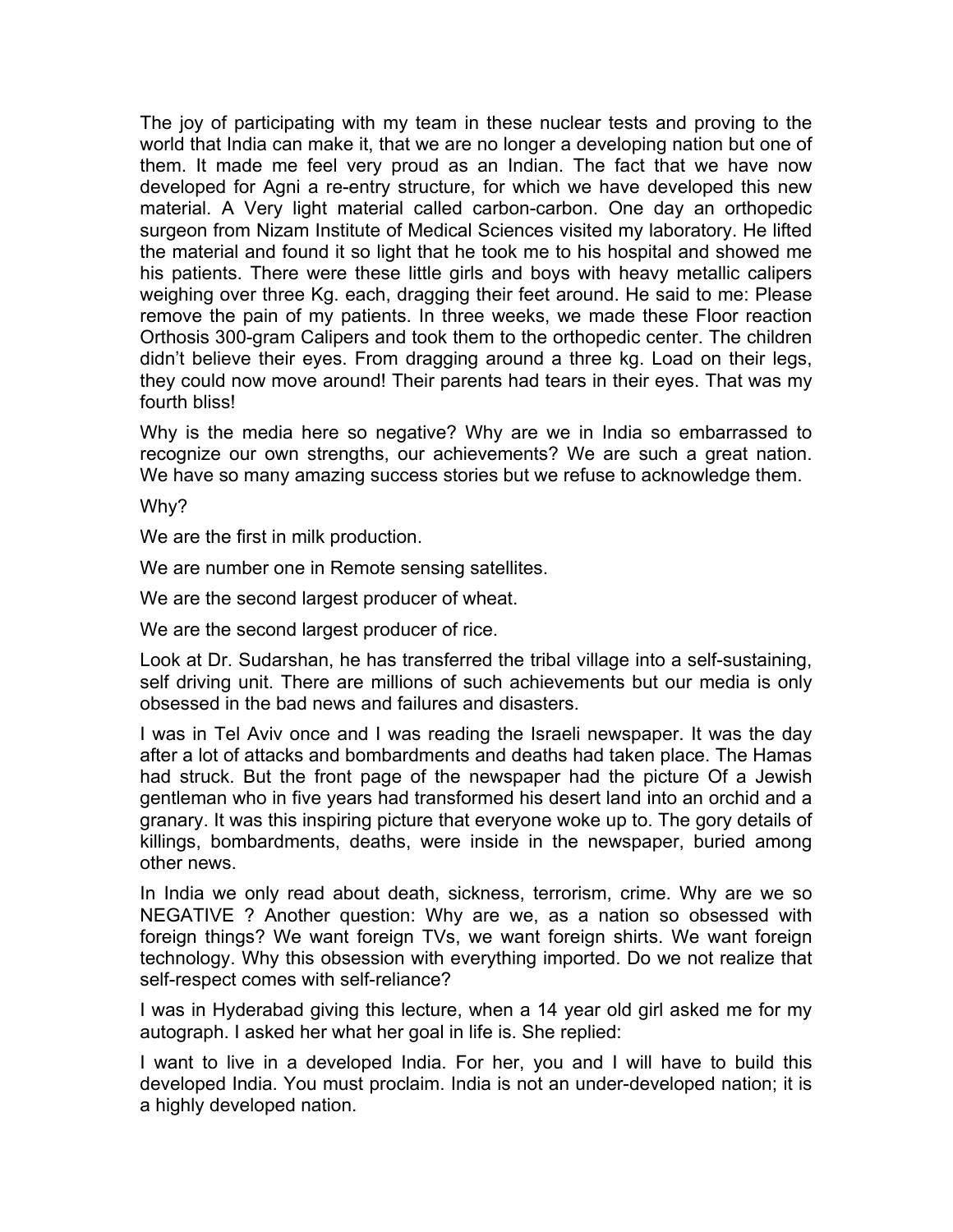Do you have 10 minutes? Allow me to come back with a vengeance. Got 10 minutes for your country? If yes, then read; otherwise, choice is yours.

YOU say that our government is inefficient.

YOU say that our laws are too old.

YOU say that the municipality does not pick up the garbage. YOU say that the phones don't work, the railways are a joke, The airline is the worst in the world, mails never reach their destination.

YOU say that our country has been fed to the dogs and is the absolute pits.

YOU say, say and say.

#### **What do YOU do about it?**

Take a person on his way to Singapore. Give him a name - YOURS. Give him a face - OURS. YOU walk out of the airport and you are at your International best. In Singapore you don't throw cigarette butts on the roads or eat in the stores. YOU are as proud of their Underground Links as they are.

You pay \$5 (approx. Rs.60) to drive through Orchard Road (equivalent of Mahim Causeway or Pedder Road) between 5 PM and 8 PM. YOU comeback to the Parking lot to punch your parking ticket if you have over stayed in a restaurant or a shopping mall irrespective of your status identity.

In Singapore you don't say anything, DO YOU? YOU wouldn't dare to eat in public during Ramadan, in Dubai. YOU would not dare to go out without your head covered in Jeddah. YOU would not dare to buy an employee of the telephone exchange in London at 10 pounds (Rs.650) a month to, "see to it that my STD and ISD calls are billed to someone else." YOU would not dare to speed beyond 55 mph (88 km/h) in Washington and then tell the traffic cop, "Jaanta hai sala main kaun hoon (Do you know who I am?). I am so and so's son. Take your two bucks and get lost." YOU wouldn't chuck an empty coconut shell anywhere other than the garbage pail on the beaches in Australia and New Zealand. Why don't YOU spit Paan on the streets of Tokyo?

Why don't YOU use examination jockeys or buy fake certificates in Boston? We are still talking of the same YOU. YOU who can respect and conform to a foreign system in other countries but cannot in your own. You who will throw papers and cigarettes on the road the moment you touch Indian ground. If you can be an involved and appreciative citizen in an alien country, why cannot you be the same here in India?

Once in an interview, the famous Ex-municipal commissioner of Bombay, Mr.Tinaikar, had a point to make. "Rich people's dogs are walked on the streets to leave their affluent droppings all over the place," he said. "And then the same people turn around to criticize and blame the authorities for inefficiency and dirty pavements. What do they expect the officers to do? Go down with a broom every time their dog feels the pressure in his bowels?